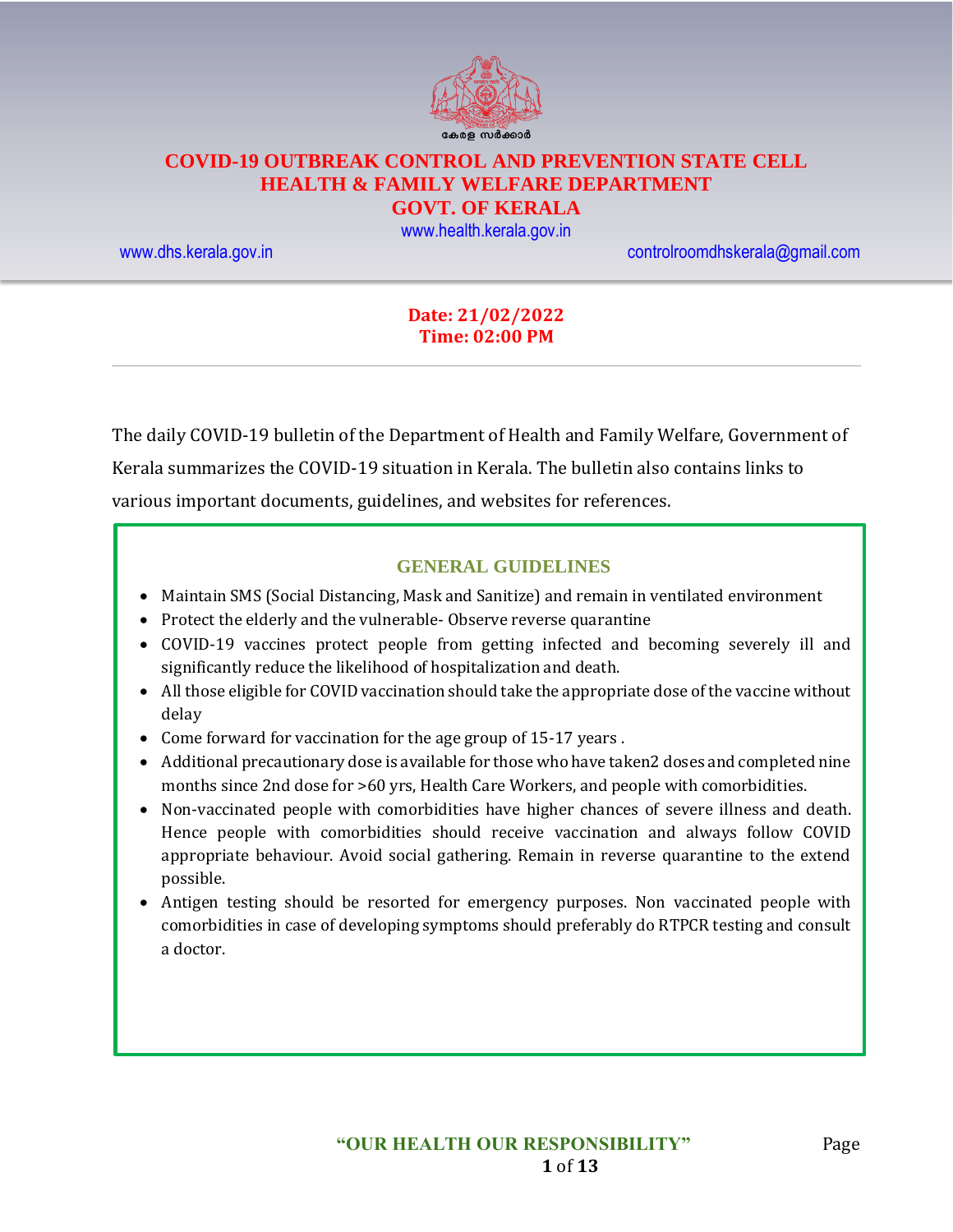#### **Home Isolation Mandates**

- Over the past two years, it has been seen globally that majority of cases of COVID-19 are either asymptomatic or have very mild symptoms. Such patients usually recover with minimal interventions and accordingly can be managed at home under proper medical guidance and monitoring
- A caregiver (ideally someone who has completed his COVID-19 vaccination schedule) should be available to provide care on a 24 x7 basis to Covid Positive Patients under Home Isolation. A communication link between the caregiver and a Medical Officer is a prerequisite for the entire duration of home isolation.
- The patient must isolate himself from other household members, stay in the identified room and be away from other people at home, especially the elderly and those with co-morbid conditions like hypertension, cardiovascular disease and renal diseases. The room selected for isolation should preferably be a well-ventilated room with cross ventilation, and windows should be kept open to allow fresh air
- People with co-morbidities once detected with covid infection should visit Health institution.

### **When to seek medical attention?**

• Immediate medical attention must be sought if severe signs or symptoms develop. These could include. Unresolved High-grade fever (more than 100° F for more than three days) ii. Difficulty in breathing, iii. Dip in oxygen saturation (SpO2  $\leq$  93% on room air at least three readings within 1 hour) or respiratory rate >24/ min iv. Persistent pain/pressure in the chest, v. Mental confusion or inability to arouse, vi. Severe fatigue and myalgia

### **Covid 19 status- Analytical Note**

- Kerala is the state with the highest rate of vaccination- 1464090 Vaccination/Million
- 100% of the eligible population vaccinated with a single dose of vaccine (2,68,86,791) and 86% with a double dose (2,29,32,778) till February 21. 76% of the 15-17 age group vaccinated with a single dose of vaccine (11,66,170 and 25% with a double dose (3,78,254). The state has vaccinated more than 97% of people aged over 45 years with a single dose and 85% with a double dose.
- During February 14 February 20, the average active cases were 1,01,192 out of them, an average of 1.1% only were admitted in oxygen beds, and 0.6% were in ICU.
- Out of the total 58,932 cases, only 6.2% of the active cases are admitted either in hospital/Field hospitals. [Non-KASP hospital occupancy too included]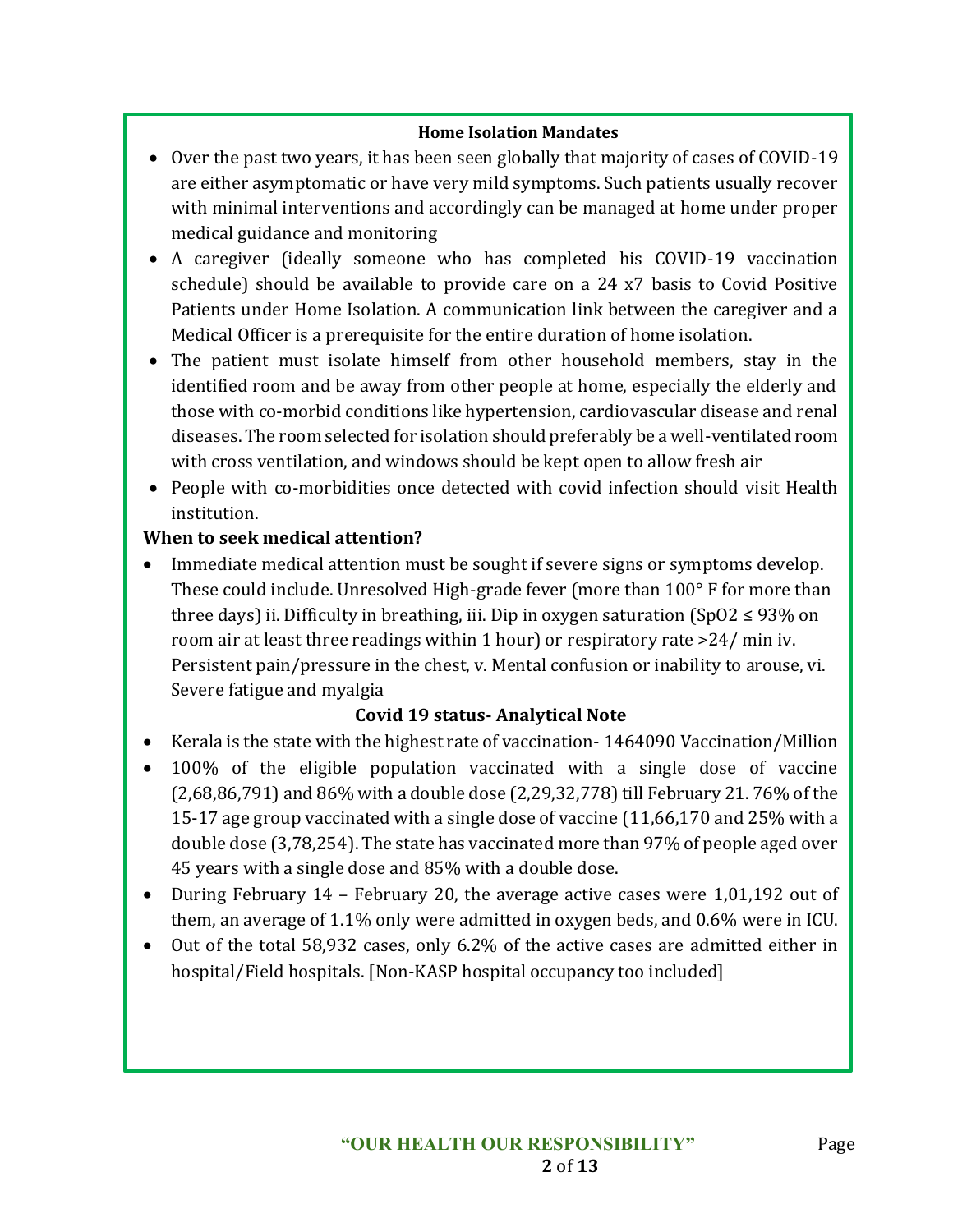## **PART- 1 SUMMARY OF COVID CASES AND DEATH**

| <b>Positive cases</b> | <b>Recovered</b><br>patients | New persons<br>īn<br>Quarantine/<br><b>Isolation</b> | <b>New Persons</b><br>in Home,<br>Institution<br>quarantine | <b>New persons</b><br>in Hospital<br><b>Isolation</b> | <b>Total no of</b><br><b>Deaths</b><br>reported | No of deaths<br>declared as<br>per appeal<br>cases filed<br>G.0.(Rt)<br>No.2110/202<br>1/H&FWD |
|-----------------------|------------------------------|------------------------------------------------------|-------------------------------------------------------------|-------------------------------------------------------|-------------------------------------------------|------------------------------------------------------------------------------------------------|
| 6468990               | 6338031                      | 9558                                                 | 9007                                                        | 551                                                   | 64145                                           | 25578                                                                                          |

#### **Table 1. Summary of COVID-19 cases till 20/2/2022**

### **Table 2. Summary of new COVID-19 cases (last 24 hours)**

| <b>Positive</b><br>cases | <b>Recovered</b><br>patients | <b>New</b><br>persons in<br>Quarantine<br><b>Isolation</b> | <b>New</b><br><b>Persons in</b><br>Home,<br><b>Institution</b><br>quarantine | <b>New</b><br>persons<br>in Hospital<br><b>Isolation</b> | No. Of<br>Deaths in<br>Last 24 Hrs | <b>Deaths</b><br>declared in<br>the last 24<br>hrs but of<br>previous<br>days<br>because of<br>late<br>receiving of<br>documents | No of deaths<br>declared as<br>per appeal<br>G.0.(Rt)<br>No.2110/20<br><b>21/H&amp;FWD</b><br>(Appeal<br><b>Cases Filed)</b> |
|--------------------------|------------------------------|------------------------------------------------------------|------------------------------------------------------------------------------|----------------------------------------------------------|------------------------------------|----------------------------------------------------------------------------------------------------------------------------------|------------------------------------------------------------------------------------------------------------------------------|
| 4069                     | 11026                        | 7696                                                       | 7196                                                                         | 500                                                      | 11                                 | 76                                                                                                                               | 41                                                                                                                           |

### **Table 3. Cumulative summary as on 21/02/2022**

| <b>Total</b><br><b>Positive</b><br>cases | <b>Active</b><br>cases | <b>Total</b><br><b>Recovered</b> | <b>Total persons</b><br><i>in</i><br>Quarantine/<br><b>Isolation</b> | Persons in<br>Home/Instit<br>ution<br>quarantine | Persons in<br><b>Hospital</b><br><b>Isolation</b> | <b>Total No of</b><br><b>Deaths</b> | <b>Total No of</b><br>deaths<br>declared as<br>per appeal<br>cases filed<br>G.0.(Rt)<br>No.2110/20<br><b>21/H&amp;FWD</b> |
|------------------------------------------|------------------------|----------------------------------|----------------------------------------------------------------------|--------------------------------------------------|---------------------------------------------------|-------------------------------------|---------------------------------------------------------------------------------------------------------------------------|
| 6473059                                  | 58932                  | 6349057                          | 157090                                                               | 153490                                           | 3600                                              | 64273                               | 25619                                                                                                                     |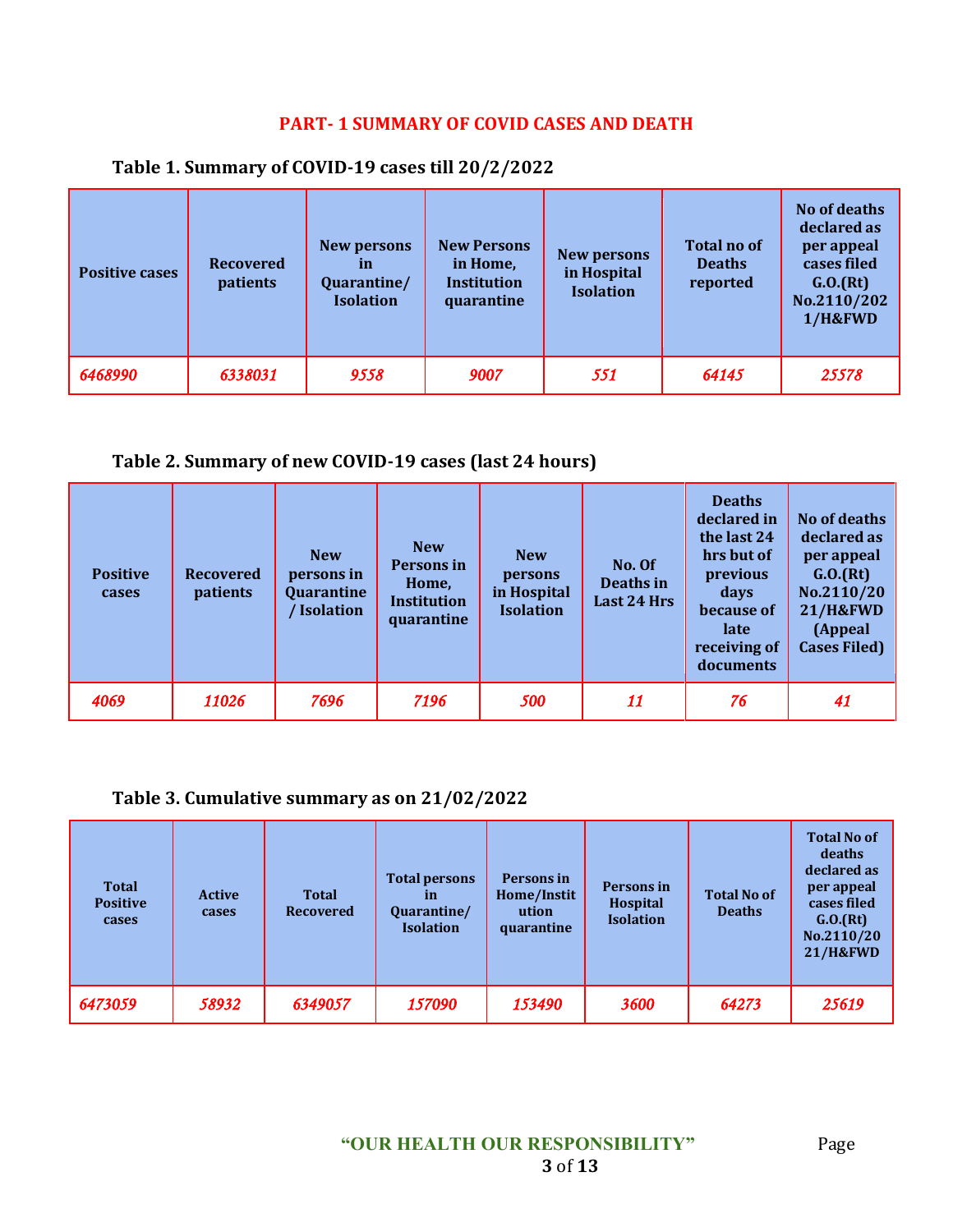| <b>District</b>    | <b>Positive Cases</b><br>declared today | <b>Declared Negative</b><br>today | <b>Positive cases</b><br>admitted in<br>the district |
|--------------------|-----------------------------------------|-----------------------------------|------------------------------------------------------|
| Thiruvananthapuram | 531                                     | 1063                              | 7869                                                 |
| Kollam             | 410                                     | 668                               | 2181                                                 |
| Pathanamthitta     | 222                                     | 519                               | 2271                                                 |
| Alappuzha          | 224                                     | 634                               | 3667                                                 |
| Kottayam           | 414                                     | 1278                              | 6208                                                 |
| Idukki             | 186                                     | 838                               | 4359                                                 |
| Ernakulam          | 647                                     | 1555                              | 11880                                                |
| Thrissur           | 333                                     | 1112                              | 5321                                                 |
| Palakkad           | 151                                     | 459                               | 2161                                                 |
| Malappuram         | 222                                     | 894                               | 3508                                                 |
| Kozhikode          | 353                                     | 825                               | 4720                                                 |
| Wayanad            | 104                                     | 461                               | 2346                                                 |
| Kannur             | 179                                     | 562                               | 1778                                                 |
| Kasaragod          | 93                                      | 158                               | 663                                                  |
| <b>Total</b>       | 4069                                    | 11026                             | 58932                                                |

**Table 4. District wise summary of Cumulative cases, Active cases, and New positive cases**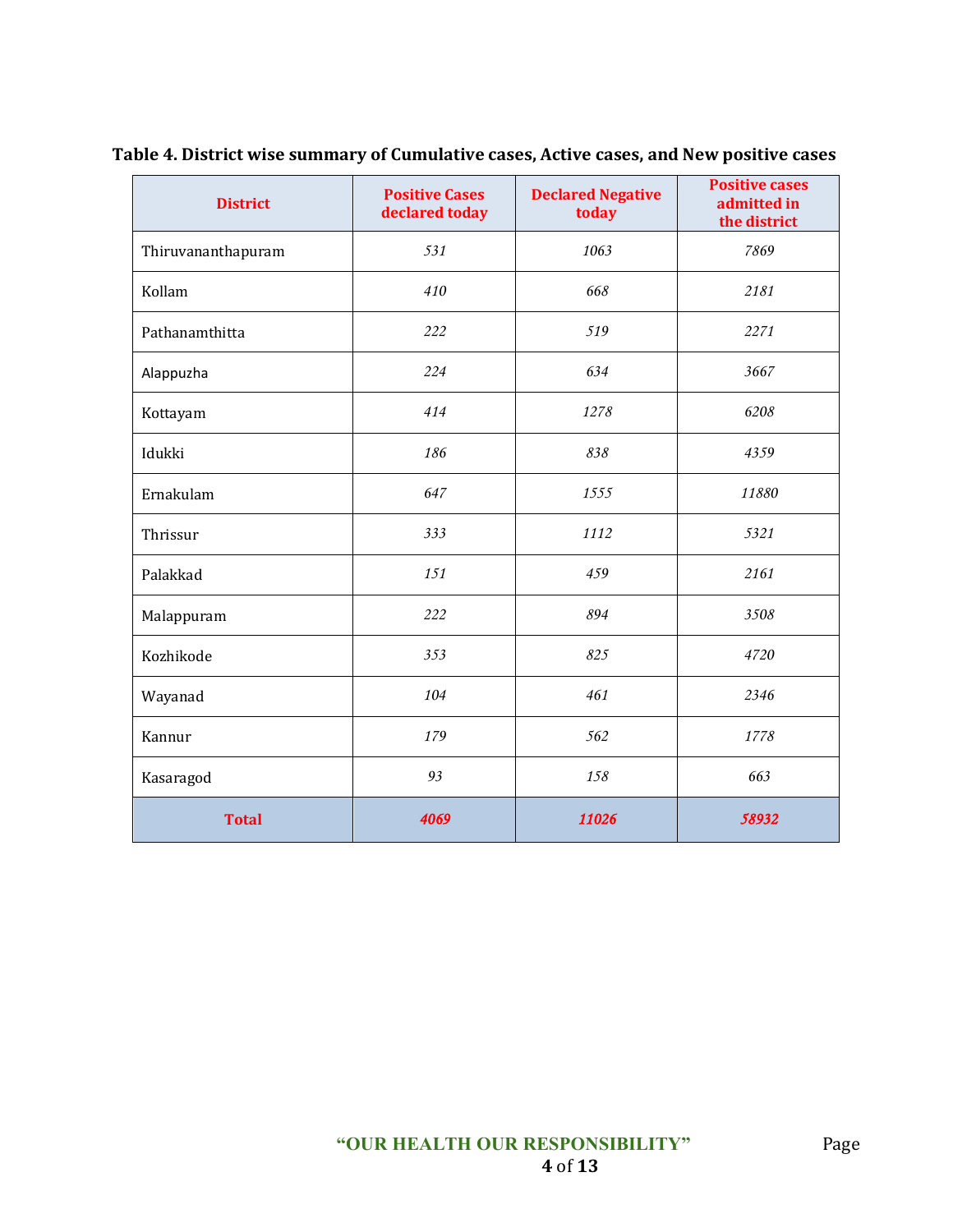| <b>District</b>    | <b>No of Deaths</b><br>reported daily<br>(A) | No of deaths declared through<br>appeal G.O.(Rt)<br>No.2110/2021/H&FWD<br><b>Dated 29 September</b><br>(B) | <b>Death Cases</b><br>approved<br>today<br>$(A+B)$ |
|--------------------|----------------------------------------------|------------------------------------------------------------------------------------------------------------|----------------------------------------------------|
| Thiruvananthapuram | 10                                           | $\boldsymbol{\theta}$                                                                                      | 10                                                 |
| Kollam             | 6                                            | $\boldsymbol{\theta}$                                                                                      | 6                                                  |
| Pathanamthitta     | $\overline{4}$                               | $\boldsymbol{\mathit{0}}$                                                                                  | $\overline{4}$                                     |
| Alappuzha          | $\sqrt{6}$                                   | $\boldsymbol{\theta}$                                                                                      | $\epsilon$                                         |
| Kottayam           | $\mathfrak{2}$                               | $\boldsymbol{\theta}$                                                                                      | $\overline{c}$                                     |
| Idukki             | 10                                           | $\boldsymbol{\theta}$                                                                                      | 10                                                 |
| Ernakulam          | 17                                           | $\boldsymbol{\theta}$                                                                                      | 17                                                 |
| Thrissur           | $\overline{2}$                               | $\boldsymbol{\theta}$                                                                                      | $\overline{c}$                                     |
| Palakkad           | $\mathfrak{Z}$                               | 10                                                                                                         | 13                                                 |
| Malappuram         | 16                                           | 31                                                                                                         | 47                                                 |
| Kozhikode          | $\overline{2}$                               | $\boldsymbol{\theta}$                                                                                      | $\overline{c}$                                     |
| Wayanad            | $\mathfrak{2}$                               | $\boldsymbol{\theta}$                                                                                      | $\mathfrak{2}$                                     |
| Kannur             | $\mathfrak{I}$                               | $\theta$                                                                                                   | $\mathfrak{I}$                                     |
| Kasaragod          | $\overline{2}$                               | $\theta$                                                                                                   | $\overline{c}$                                     |
| <b>Total</b>       | 87                                           | 41                                                                                                         | 128                                                |

**Table 5. District wise Death Cases through online and offline mode - post scrutiny status**

• The list of Track A is mentioned in the Bulletin

- The list of Track B and Track C will be very long as we are declaring cumulative cases. These lists are available with the DMO and can be verified on online portal.
- https://covid19.kerala.gov.in/deathinfo/covidDeathDeclarationList.jsp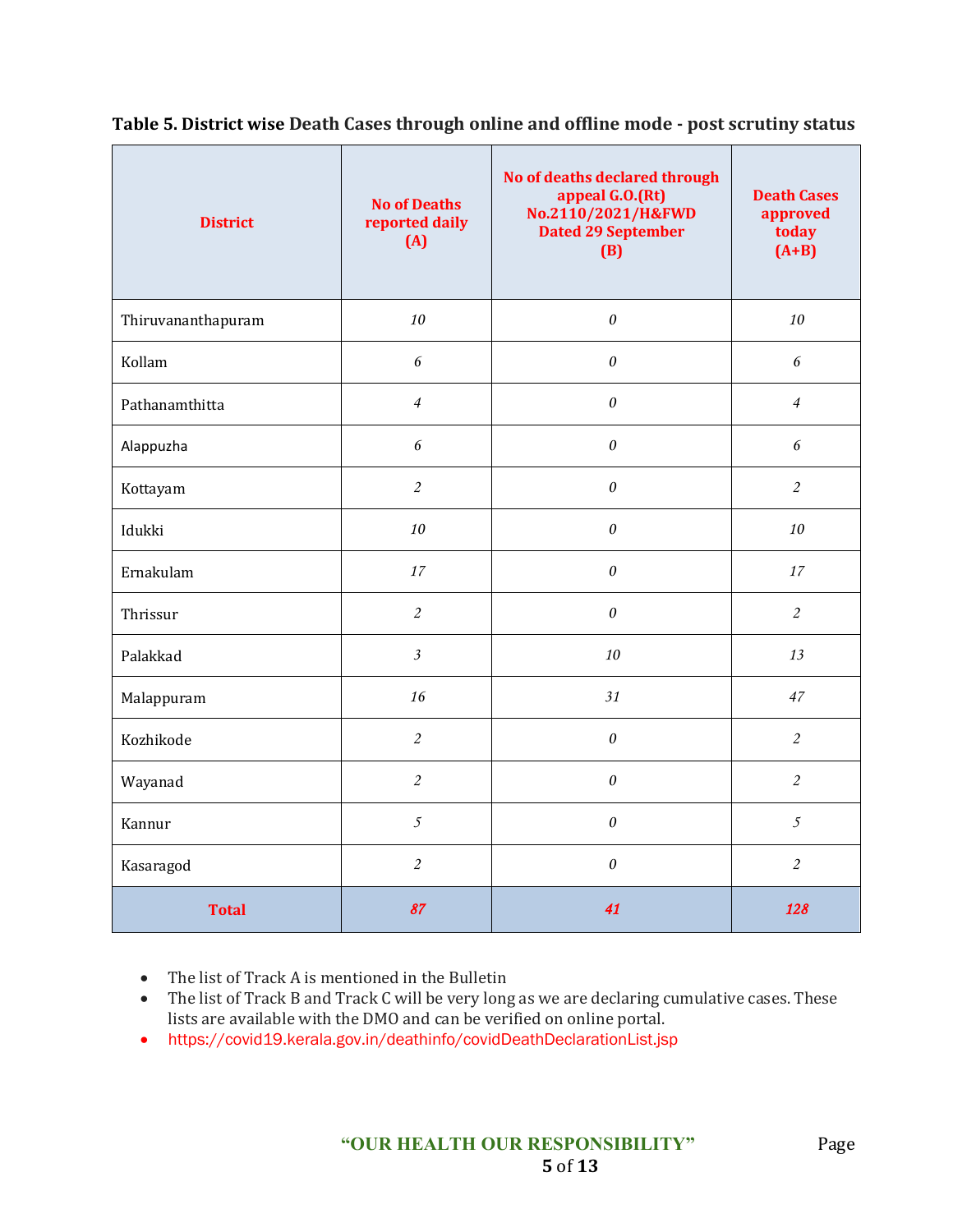# **Table 6. Summary of contact or travel history of COVID-19 cases since 4th May 2020**

| Total cases                                           | 6472560 |
|-------------------------------------------------------|---------|
| Cases with history of International/Interstate travel | 74692   |
| Cases with history of contact                         | 6397868 |

#### **Table 7. Summary of contact/travel history of new COVID-19 cases reported in last 24 hours**

| Total cases                                           |      |
|-------------------------------------------------------|------|
| Cases with history of International/Interstate travel | 18   |
| Cases with history of contact                         | 3807 |
| Cases with no history of travel or contact            | 244  |

### **Table 8. Details of COVID-19 positive deaths in the last 24 hours**

| SI no.         | <b>District</b>    | <b>Name</b>         | <b>Place</b>       | Age | <b>Gender</b> | <b>Death Date</b> |
|----------------|--------------------|---------------------|--------------------|-----|---------------|-------------------|
| 1              | Thiruvananthapuram | John Lazar          | Thiruvananthapuram | 64  | Male          | 20-02-2022        |
| $\overline{2}$ | Thiruvananthapuram | Muhammad Yusuf A    | Aryanad            | 90  | Male          | 16-02-2022        |
| 3              | Thiruvananthapuram | Muhammed Ali        | Mudakkal           | 81  | Male          | 19-02-2022        |
| 4              | Thiruvananthapuram | Neelakandapilla     | Venganoor          | 78  | Male          | 24-01-2022        |
| 5              | Thiruvananthapuram | Prabhakaran N       | Karavaram          | 87  | Male          | 20-02-2022        |
| 6              | Thiruvananthapuram | Rajan Johny         | Chirayinkeezhu     | 69  | Male          | 20-02-2022        |
| 7              | Thiruvananthapuram | Raselamma K         | Thiruvananthapuram | 85  | Female        | 20-02-2022        |
| 8              | Thiruvananthapuram | Soman Nair          | Vamanapuram        | 67  | Male          | 19-02-2022        |
| 9              | Thiruvananthapuram | Vasantha            | Thiruvananthapuram | 65  | Female        | 16-02-2022        |
| 10             | Thiruvananthapuram | Vilasini            | Mangalapuram       | 67  | Female        | 19-02-2022        |
| 11             | Kollam             | Ashokan             | Thekkumbhagam      | 68  | Male          | 19-02-2022        |
| 12             | Kollam             | Divakaran           | Ezhukone           | 76  | Male          | 20-02-2022        |
| 13             | Kollam             | Radhadevi Thankachi | Kottarakkara       | 65  | Female        | 17-02-2022        |
| 14             | Kollam             | Sivarajan           | Thrikkovilvattom   | 85  | Male          | 19-02-2022        |
| 15             | Kollam             | Sukumaran           | Kollam             | 84  | Male          | 19-02-2022        |
| 16             | Kollam             | Vilasini Amma       | Mynagappally       | 71  | Female        | 20-02-2022        |
| 17             | Pathanamthitta     | <b>Baby Isaac</b>   | Anikkadu           | 92  | Male          | 18-02-2022        |
| 18             | Pathanamthitta     | Bhanumathi Narayan  | Kadapra            | 67  | Female        | 19-02-2022        |
| 19             | Pathanamthitta     | Laloo Thomas        | Ezhumattoor        | 67  | Male          | 18-02-2022        |
| 20             | Pathanamthitta     | Philip Simon        | Ayiroor            | 71  | Male          | 16-02-2022        |
| 21             | Alappuzha          | Anandhamani         | Thanneermukkam     | 75  | Male          | 19-02-2022        |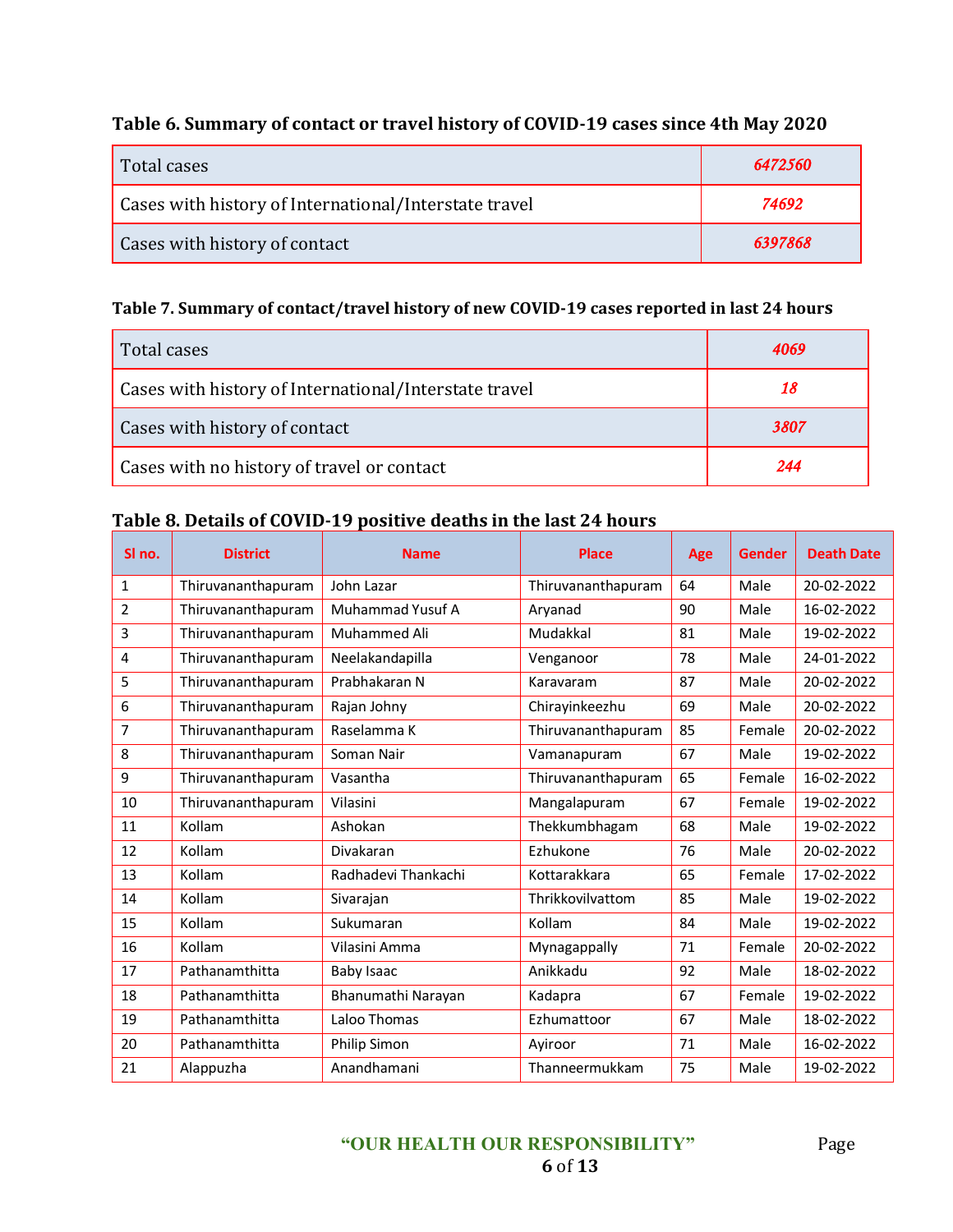| 22 | Alappuzha  | Mammen Munadakathil<br>Babukutty | Edathua                    | 68 | Male   | 15-02-2022 |
|----|------------|----------------------------------|----------------------------|----|--------|------------|
| 23 | Alappuzha  | Prabhakaran Pillai               | Thazhakkara                | 86 | Male   | 14-02-2022 |
| 24 | Alappuzha  | Subaida Beevi                    | Mulakkuzha                 | 73 | Female | 16-02-2022 |
| 25 | Alappuzha  | Ummer Kunju                      | Thrikkunnappuzha           | 35 | Male   | 19-02-2022 |
| 26 | Alappuzha  | Unnikrishna Kurup                | Cheriyanad                 | 64 | Male   | 31-12-2021 |
| 27 | Kottayam   | Joseph Thomas                    | Kuravilangadu              | 87 | Male   | 20-02-2022 |
| 28 | Kottayam   | Thankakutty Parayamkavil         | Puthuppally                | 77 | Female | 17-02-2022 |
| 29 | Idukki     | Khadeeja                         | Thodupuzha                 | 55 | Female | 08-02-2022 |
| 30 | Idukki     | Kuttappan                        | Vellathooval               | 80 | Male   | 16-02-2022 |
| 31 | Idukki     | Laly Varghese                    | Purapuzha                  | 50 | Female | 19-02-2022 |
| 32 | Idukki     | Mary Issac                       | Karimannoor                | 60 | Female | 14-02-2022 |
| 33 | Idukki     | Mathai C P                       | Manakkad                   | 94 | Male   | 16-02-2022 |
| 34 | Idukki     | Mini Madhusudhanan               | Udumbanchola               | 60 | Female | 14-02-2022 |
| 35 | Idukki     | Sr Genesiusc S H                 | Kumaramangalam             | 80 | Female | 18-02-2022 |
| 36 | Idukki     | Thomas Varghese                  | Karunapuram                | 84 | Male   | 18-02-2022 |
| 37 | Idukki     | T O Joseph                       | Karimannoor                | 90 | Male   | 14-02-2022 |
| 38 | Idukki     | Varghese Joseph                  | Kokkayar                   | 65 | Male   | 18-02-2022 |
| 39 | Ernakulam  | Anthony                          | Puthenvelikara             | 89 | Male   | 17-02-2022 |
| 40 | Ernakulam  | A P Varkey                       | Rayamangalam               | 57 | Male   | 18-02-2022 |
| 41 | Ernakulam  | A Vijayan Nair                   | Aluva                      | 86 | Male   | 17-02-2022 |
| 42 | Ernakulam  | Chandramathi                     | Udayamperoor               | 78 | Female | 19-02-2022 |
| 43 | Ernakulam  | C K Sugunan                      | Njarakkal                  | 57 | Male   | 16-02-2022 |
| 44 | Ernakulam  | Girija                           | Ezhikkara                  | 69 | Female | 15-02-2022 |
| 45 | Ernakulam  | Janaki P V                       | Kochi                      | 87 | Female | 19-02-2022 |
| 46 | Ernakulam  | Joseph                           | Kochi                      | 68 | Male   | 18-02-2022 |
| 47 | Ernakulam  | Kousalya                         | Kothamangalam              | 78 | Female | 20-02-2022 |
| 48 | Ernakulam  | Mariakutty Varkey                | Kothamangalam              | 98 | Female | 16-02-2022 |
| 49 | Ernakulam  | Molly                            | Edakkattuvayal             | 62 | Female | 16-02-2022 |
| 50 | Ernakulam  | Nobert Lopez                     | Mulavukadu                 | 73 | Male   | 18-02-2022 |
| 51 | Ernakulam  | Sarala Devi K                    | Kochi                      | 84 | Female | 15-02-2022 |
| 52 | Ernakulam  | Sasi Rajendran                   | North Paravur              | 62 | Male   | 18-02-2022 |
| 53 | Ernakulam  | Sivan M N                        | Aikkaranadu                | 70 | Male   | 19-02-2022 |
| 54 | Ernakulam  | Sivasarma V C                    | Elamkunnapuzha             | 35 | Male   | 17-02-2022 |
| 55 | Ernakulam  | Virindadevi                      | Kochi                      | 85 | Female | 19-02-2022 |
| 56 | Thrissur   | Chacko                           | Pananchery                 | 82 | Male   | 20-02-2022 |
| 57 | Thrissur   | Karunakaran                      | Vallathole Nagar           | 72 | Male   | 19-02-2022 |
| 58 | Palakkad   | Ammalu                           | Vadakkenchery              | 85 | Female | 21-02-2022 |
| 59 | Palakkad   | Kitta                            | Chittur-<br>Thathamangalam | 90 | Male   | 18-02-2022 |
| 60 | Palakkad   | Moideenkutty                     | Ananganadi                 | 63 | Male   | 18-02-2022 |
| 61 | Malappuram | Ayishummu                        | Ozhoor                     | 68 | Female | 02-02-2022 |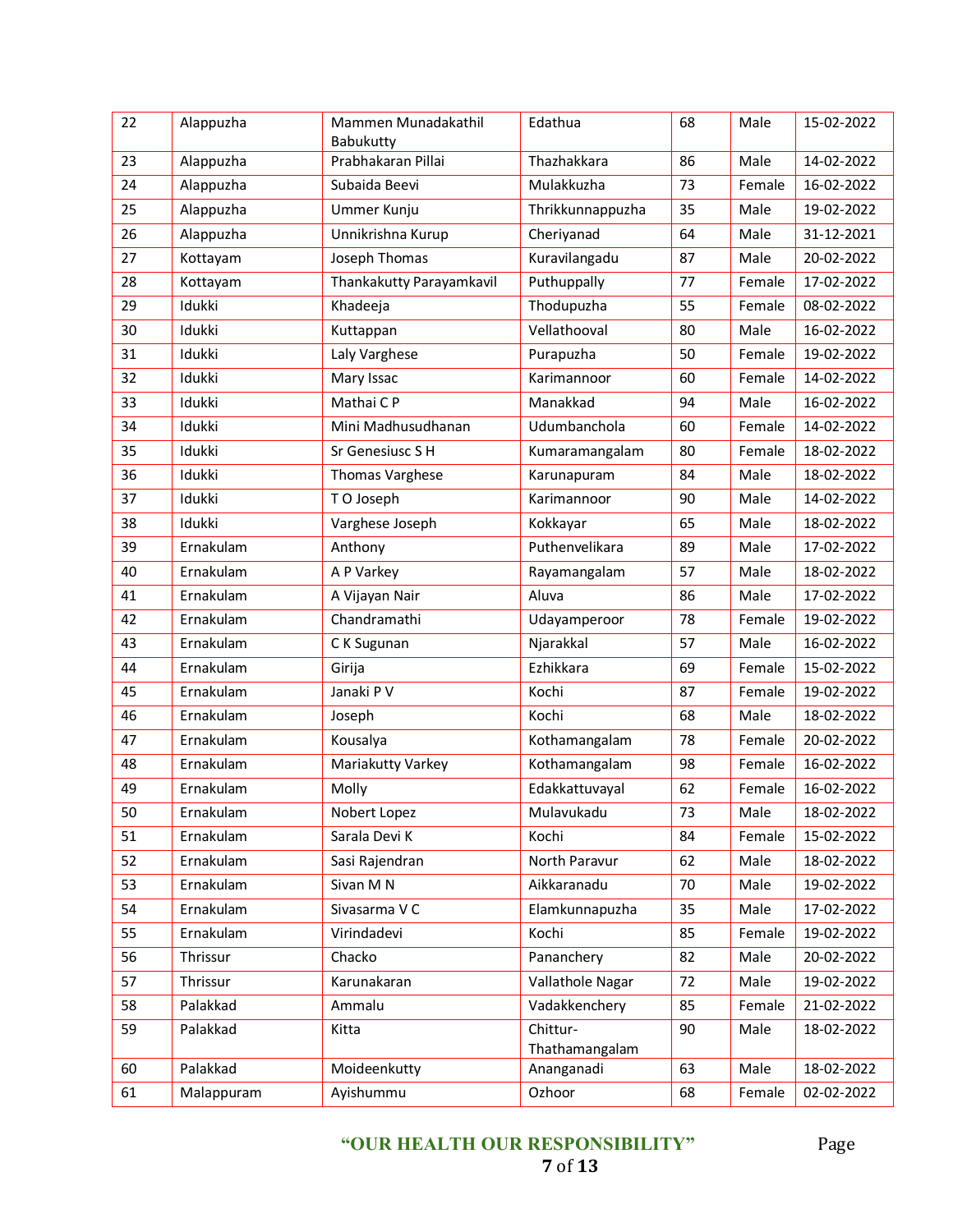| 62 | Malappuram | Azmin Muhammed        | Ponmala        | $\mathbf 0$ | Male   | 11-02-2022 |
|----|------------|-----------------------|----------------|-------------|--------|------------|
| 63 | Malappuram | Chandran              | Chaliyar       | 47          | Male   | 18-02-2022 |
| 64 | Malappuram | Chekku                | Edarikkode     | 50          | Male   | 08-02-2022 |
| 65 | Malappuram | Cheriya Mohammed Haji | Kondotty       | 72          | Male   | 17-02-2022 |
| 66 | Malappuram | Fathimakutty          | Chelembra      | 88          | Female | 10-02-2022 |
| 67 | Malappuram | Moidheen              | Vattamkulam    | 60          | Male   | 06-02-2022 |
| 68 | Malappuram | Muhammed              | Porur          | 85          | Male   | 19-02-2022 |
| 69 | Malappuram | Nafeesa               | Karulai        | 69          | Female | 18-02-2022 |
| 70 | Malappuram | Padmini Kk            | Marakkara      | 65          | Female | 15-02-2022 |
| 71 | Malappuram | Pathummu              | Thirunavaya    | 80          | Female | 18-02-2022 |
| 72 | Malappuram | Rasiya                | Ponnani        | 62          | Female | 01-02-2022 |
| 73 | Malappuram | Subramanian           | Edakkara       | 61          | Male   | 15-02-2022 |
| 74 | Malappuram | Unnikrshnan           | Angadippuram   | 69          | Male   | 17-02-2022 |
| 75 | Malappuram | Usha Parvati          | Moorkanad      | 46          | Female | 04-11-2021 |
| 76 | Malappuram | Yousaf                | Kottakkal      | 68          | Male   | 13-02-2022 |
| 77 | Kozhikode  | Lakshmi               | Thalakkulathur | 88          | Female | 18-02-2022 |
| 78 | Kozhikode  | Priyesh               | Kodenchery     | 45          | Male   | 28-01-2022 |
| 79 | Wayanad    | Koyamu K              | Kalpetta       | 72          | Male   | 17-02-2022 |
| 80 | Wayanad    | Mariyamma             | Poothady       | 86          | Female | 19-02-2022 |
| 81 | Kannur     | Ajitha K              | Peralassery    | 51          | Female | 08-02-2022 |
| 82 | Kannur     | Mariyumma M           | Kuttiattoor    | 67          | Female | 15-02-2022 |
| 83 | Kannur     | Sahadevan             | Thalassery     | 62          | Male   | 19-02-2022 |
| 84 | Kannur     | Sarojini              | Eruvessy       | 71          | Female | 18-02-2022 |
| 85 | Kannur     | Soudamini             | Ancharakandy   | 72          | Female | 20-02-2022 |
| 86 | Kasaragod  | Raveendran            | Kinanoor -     | 52          | Male   | 19-02-2022 |
|    |            |                       | Karindalam     |             |        |            |
| 87 | Kasaragod  | Ravi                  | Balal          | 75          | Male   | 13-02-2022 |

\*Deaths in last 24 hours : 11

\*Deaths declared in the last 24 hours but of previous days due to late receiving of documents : 76 \*Deaths declared through appeal process (Appeal cases filed) in the last 24 hours : 41 *Detailed list is available with the respective District Medical office (Health)*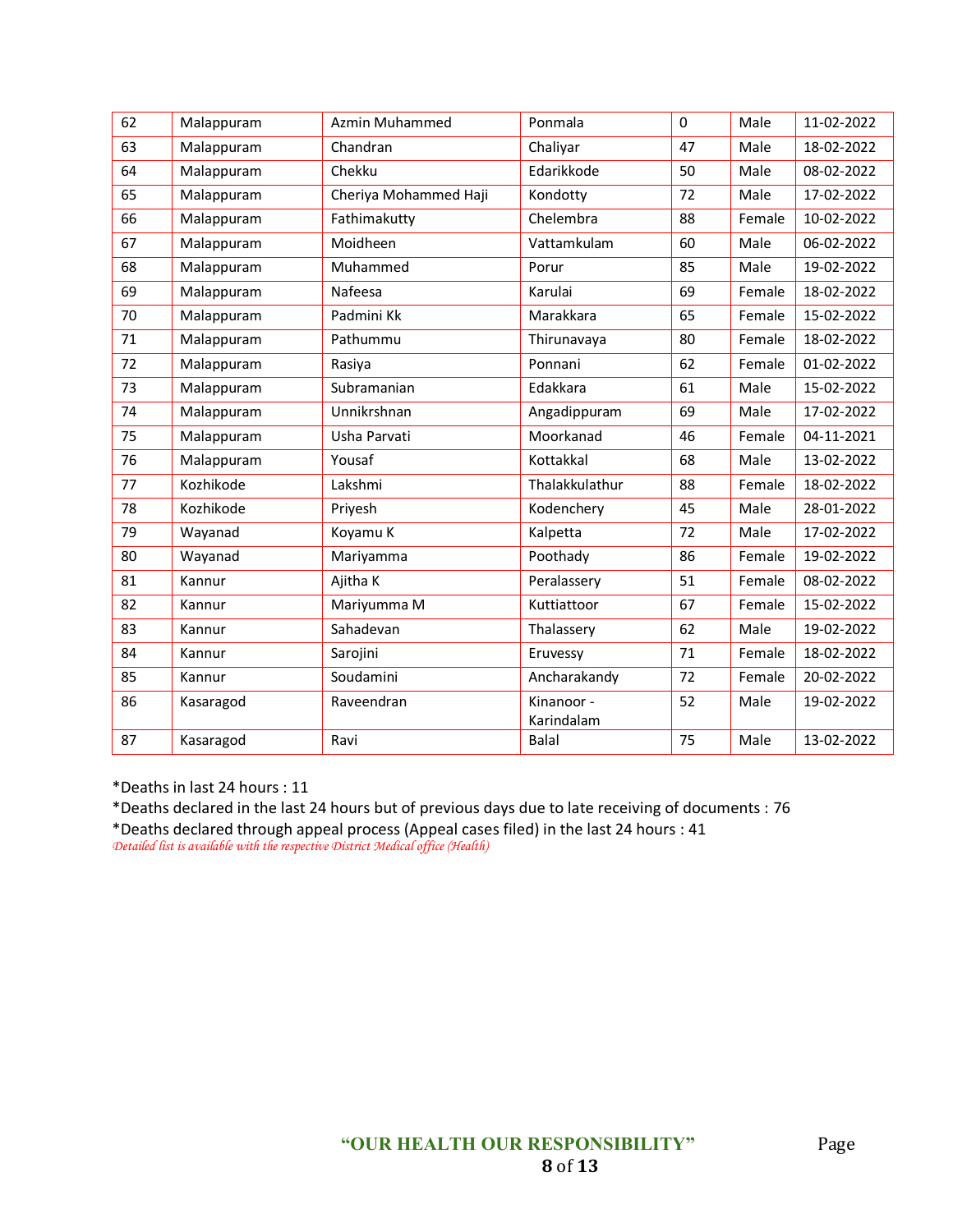|  |  | Table 9. Summary of critical patients |  |  |
|--|--|---------------------------------------|--|--|
|--|--|---------------------------------------|--|--|

| Patients in ICUs               | 680 |
|--------------------------------|-----|
| Patients on Ventilator support | '02 |

*\*The data shown contains ICU and Ventilator data from both government and private hospitals*

#### **PART- II COVID-19 TESTING Table 10. Cumulative number of samples tested**

| <b>Cumulative</b><br><b>Samples</b><br><b>Sent</b> | <b>Cumulative</b><br>routine +<br><b>Sentinel</b><br>samples | <b>Airport</b><br>surveillance | <b>CB NAAT</b> | <b>True</b><br><b>NAT</b> | <b>POCT</b><br><b>PCR</b> | <b>RT</b><br><b>LAMP</b> | Antigen<br><b>Assay</b> |
|----------------------------------------------------|--------------------------------------------------------------|--------------------------------|----------------|---------------------------|---------------------------|--------------------------|-------------------------|
| 45658814                                           | 20112949                                                     | 77321                          | 139934         | 896866                    | 185978                    | 52733                    | 24193033                |

#### **Table 11. Details of new COVID-19 samples in the last 24 hours**

| <b>Samples Sent</b> | Routine +<br><b>Sentinel Samples</b><br>(PCR) | <b>CB NAAT</b> | <b>True NAT</b> | <b>POCT PCR</b> | <b>RT LAMP</b> | Antigen<br><b>Assay</b> |
|---------------------|-----------------------------------------------|----------------|-----------------|-----------------|----------------|-------------------------|
| 42700               | 23712                                         | 128            | 483             | 2864            | 90             | 15423                   |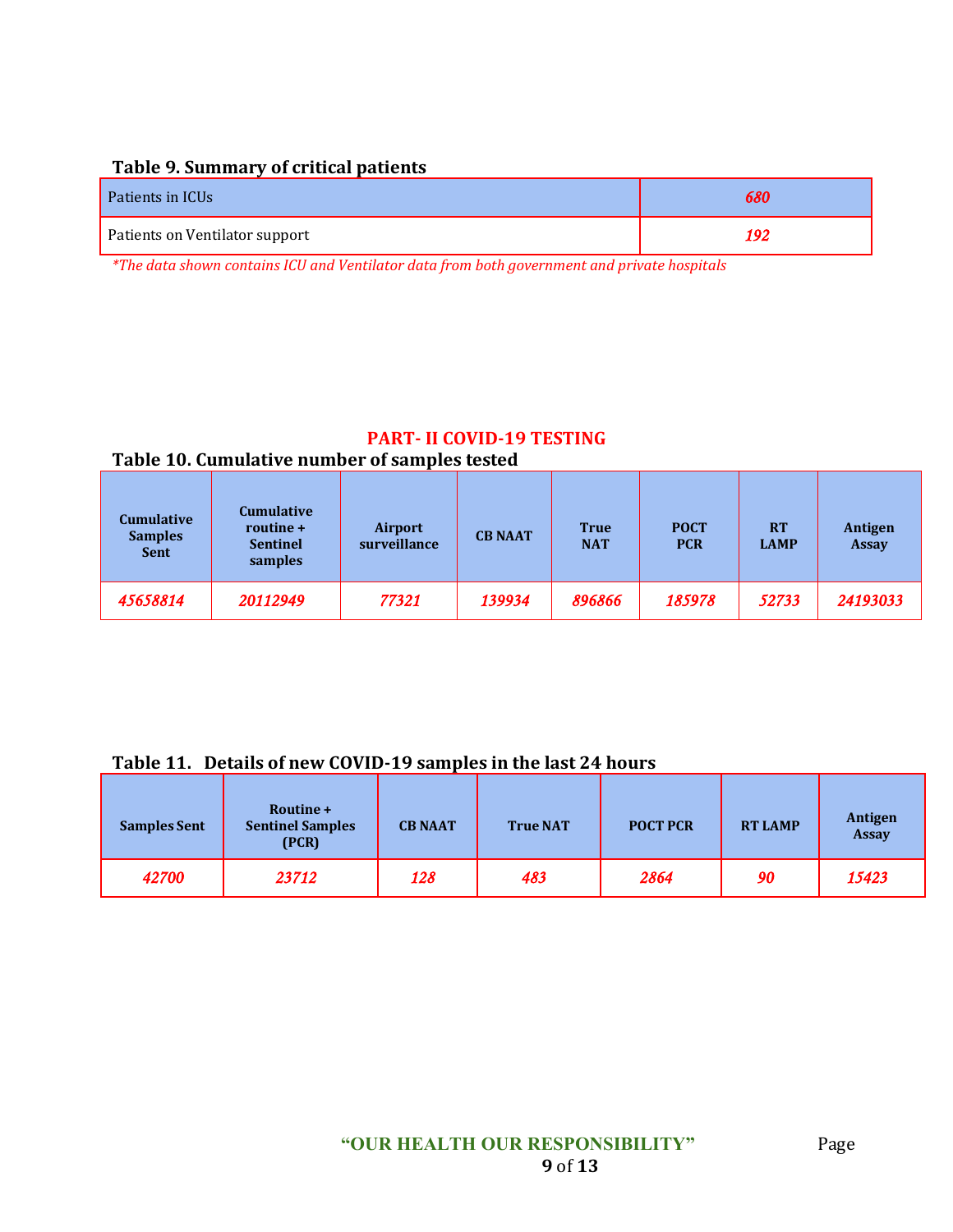### **PART-III SURVEILLANCE**

#### **Table 12. District wise distribution of persons under quarantine and isolation**

| <b>District</b>    | <b>Persons under</b><br>observation as<br>on today | <b>Persons under</b><br>home/institutional<br>quarantine as on today | <b>Total persons under</b><br>hospital Isolation as<br>on today | <b>Persons</b><br>hospitalized<br>today |
|--------------------|----------------------------------------------------|----------------------------------------------------------------------|-----------------------------------------------------------------|-----------------------------------------|
| Thiruvananthapuram | 13850                                              | 13510                                                                | 340                                                             | 57                                      |
| Kollam             | 17781                                              | 17481                                                                | 300                                                             | 42                                      |
| Pathanamthitta     | 27415                                              | 27187                                                                | 228                                                             | 223                                     |
| Alappuzha          | 4468                                               | 4361                                                                 | 107                                                             | 12                                      |
| Kottayam           | 13746                                              | 13379                                                                | 367                                                             | $\boldsymbol{\mathit{0}}$               |
| Idukki             | 7126                                               | 6965                                                                 | 161                                                             | 14                                      |
| Ernakulam          | 16699                                              | 16169                                                                | 530                                                             | 46                                      |
| Thrissur           | 10362                                              | 10152                                                                | 210                                                             | 37                                      |
| Palakkad           | 19426                                              | 19288                                                                | 138                                                             | 10                                      |
| Malappuram         | 8374                                               | 8173                                                                 | 201                                                             | 12                                      |
| Kozhikode          | 7371                                               | 6958                                                                 | 413                                                             | 13                                      |
| Wayanad            | 2245                                               | 2144                                                                 | 101                                                             | $\mathcal S$                            |
| Kannur             | 3652                                               | 3342                                                                 | 310                                                             | 17                                      |
| Kasaragod          | 4575                                               | 4381                                                                 | 194                                                             | 9                                       |
| <b>Total</b>       | 157090                                             | 153490                                                               | 3600                                                            | 500                                     |

#### **Table 13. Summary of Travel surveillance 21/02/2022**

| <b>Mode of Travel</b> | <b>Cumulative number of Passengers</b> |  |
|-----------------------|----------------------------------------|--|
| International airport | 3181009                                |  |
| <b>Total</b>          | 3181009                                |  |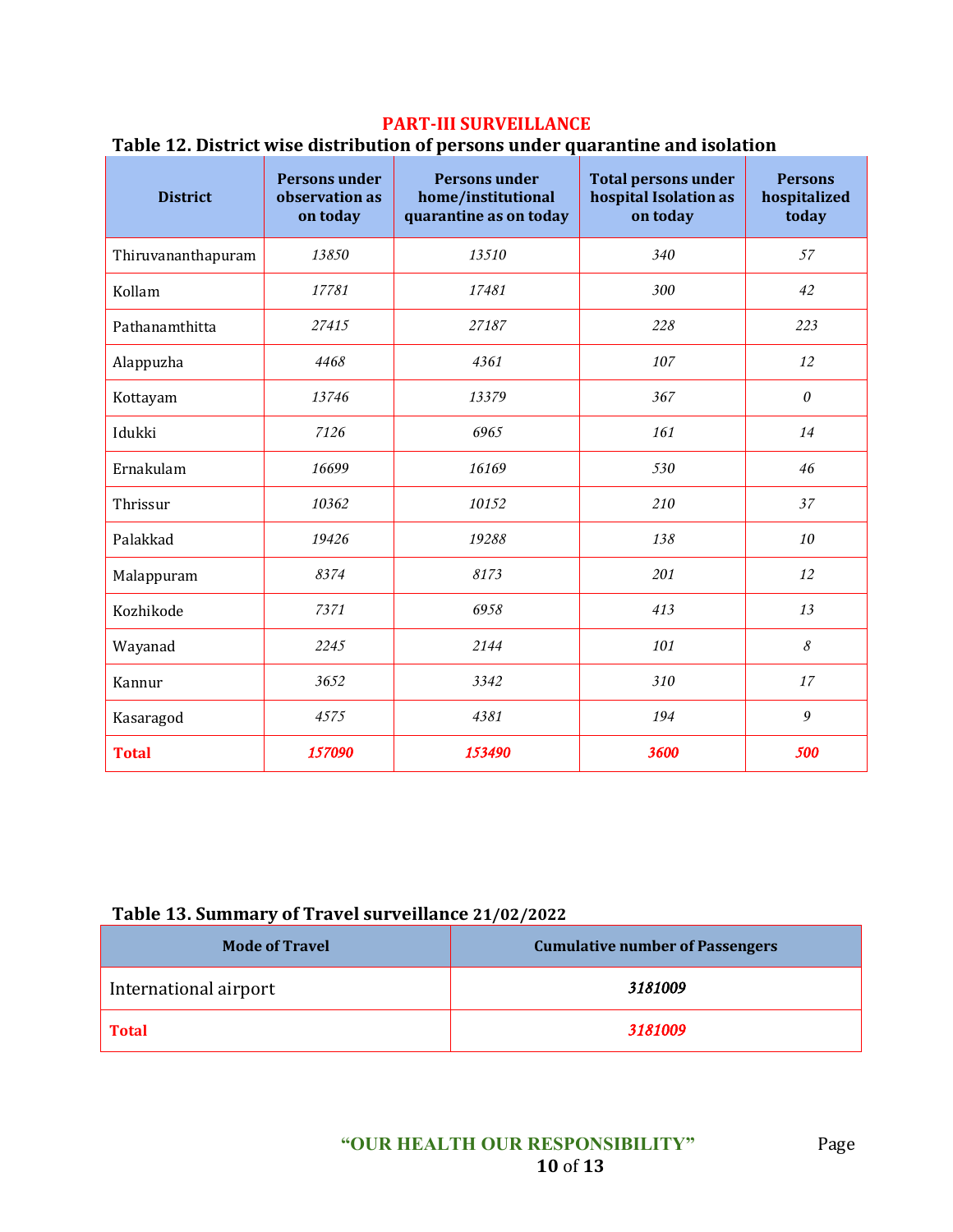### **PART-IV PSYCHOSOCIAL SUPPORT**

**'***Ottakalla Oppamundu***'** is a program for providing Psychosocial support to the people in quarantine, isolation, school children and other categories of population as well as to the community in general. **1049** Mental Health Personnel including Psychiatrists, Psychiatric Social Workers, Clinical Psychologists, and Counsellors are working and have given psychosocial support.

#### **Table.14. Psychosocial support provided through the program "Ottakalla Oppamundu"**

| No. of Psychosocial workers                                                                                                                       | 1049        |
|---------------------------------------------------------------------------------------------------------------------------------------------------|-------------|
| Total Psychosocial support calls made to persons in quarantine/isolation.                                                                         | 80,53,501   |
| Total psychosocial support follow-up calls made                                                                                                   | 32, 12, 102 |
| Total Post COVID calls                                                                                                                            | 11,33,087   |
| Total calls made to persons under treatment for mental illnesses, migrant<br>labourers, differently abled children, elderly persons staying alone | 3,48,860    |
| Total Psychosocial support calls to school children                                                                                               | 10,10,657   |
| Total psychosocial support calls to health care workers                                                                                           | 64,194      |
| Total Psychosocial support calls received in helpline numbers                                                                                     | 95,255      |
| <b>Total calls to all categories of Persons</b>                                                                                                   | 1,39,17,656 |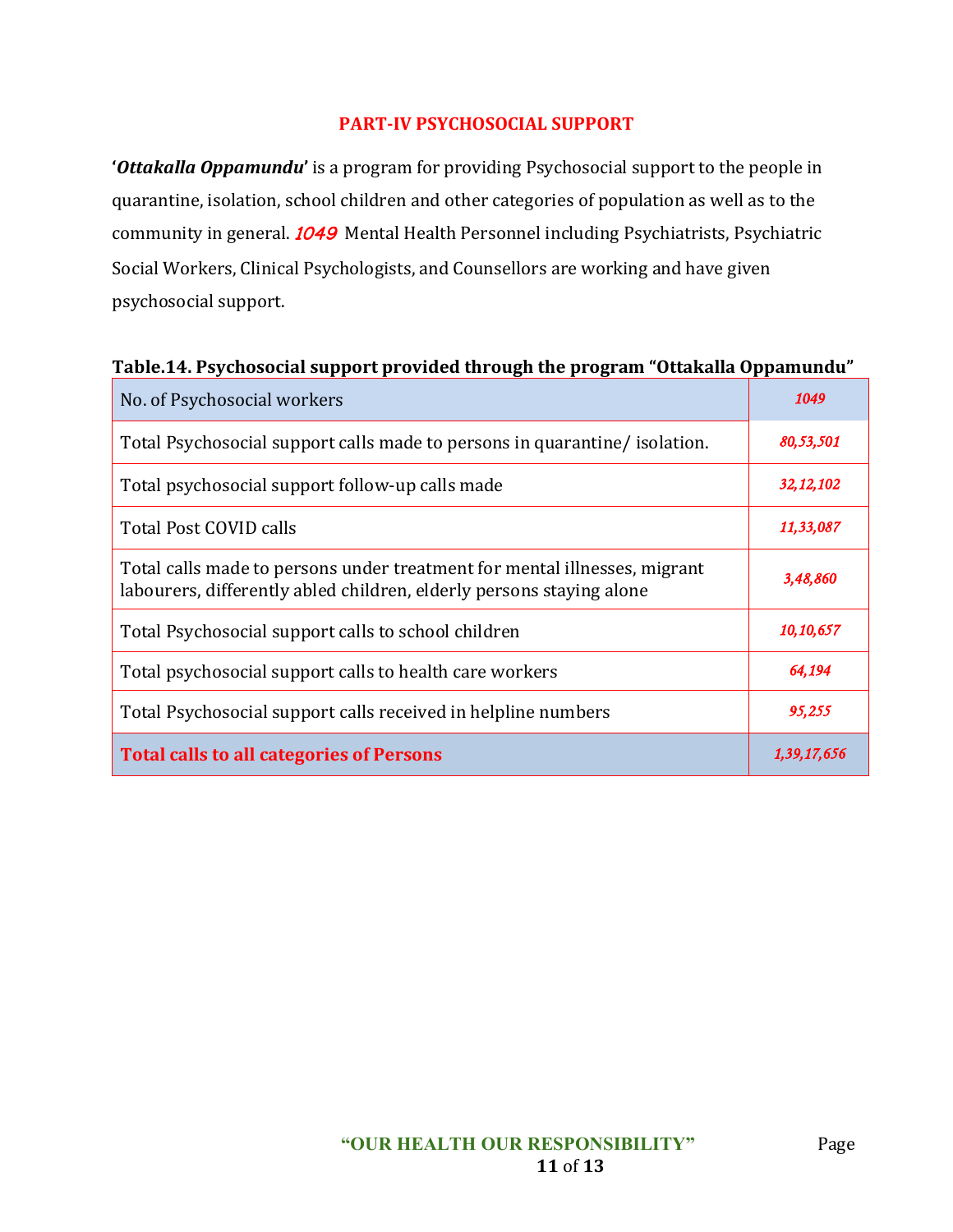# **PART-V ANNEXURES**

### **Annexure-1:** District Covid 19 Control Room Numbers Oxygen War Room Numbers

| <b>District</b>    | <b>Covid 19 Control Room Numbers</b>   | <b>Oxygen War Room Numbers</b> |
|--------------------|----------------------------------------|--------------------------------|
| Thiruvananthapuram | 9188610100, 1077, 0471 277 9000        | 7592939426, 7592949448         |
| Kollam             | 0474 2797609, 2794006, 8589015556      | 75920 03857                    |
| Alappuzha          | 0477 2239999, 2238642, 2238651         | 7594041555                     |
| Pathanamthitta     | 0468 2222515, 0468 2228220             | 1077, 8547715558               |
| Idukki             | 18004255640, 0486 2232220, 2233118     | 18004255640, 04862233118       |
| Kottayam           | 9188610014, 9188610016, 0481 2304800,  | 0481 256 7390                  |
|                    | 0481 2583200, 0481 2566100, 0481       |                                |
|                    | 2566700, 0481 2561300                  |                                |
| Ernakulam          | 0484 2368702, 0484 2368802, 0484       | 75940 46167                    |
|                    | 2368902                                |                                |
|                    | Guest Control Room 9072303275,         |                                |
|                    | 9072303276                             |                                |
|                    | WhatsApp Number 9400021077             |                                |
| Thrissur           | 9400066921, 9400066922, 9400066923     | 9400063430, 7034099935         |
| Palakkad           | 0491 251 0580, 04912510583             | 0491251 0577, 8848902376       |
|                    | 0491 251 0575, 0491 251 0576, 251 0574 |                                |
| Malappuram         | 0483 2737858, 0483 2737857,0483        | 0483 2952950                   |
|                    | 2733251, 0483 2733252, 2733253         |                                |
| Calicut            | 0495 2371471, 0495 2376063             | 75940-01419, 7594001485        |
|                    | Collectorate 0495 2371002              |                                |
| Kannur             | 0497 2700194, 2713437, 9400066062,     | 8281899687                     |
|                    | 9400066616                             |                                |
| Wayanad            | 04936 202343, 04936 202375             | 9526831678                     |
| Kasaragod          | 9946000493, 9946000293                 | 9645002811                     |

### **Annexure-2: Table of links to documents, guidelines, and websites**

| Dashboard                        | https://dashboard.kerala.gov.in/                                              |
|----------------------------------|-------------------------------------------------------------------------------|
| Daily Bulletin                   | http://dhs.kerala.gov.in/@ഡയിലി-<br><u>ബൂഒറ്റിന്%E2%8</u> 0%8D/               |
| <b>Guidelines and Advisories</b> | http://dhs.kerala.gov.in/ஜつ(のの-<br>നിര്%E2%80%8D <b>ദേശങ്ങ</b> ള്%E2%80%8D/   |
| Awareness materials              | https://www.dropbox.com/sh/l2h2n9hu737lea3/AAD43CHbe<br>dUZa 8PUY9v3m0Wa?dl=0 |
| Posters                          | http://dhs.kerala.gov.in/photo-gallery/                                       |
| COVID-19 Jagratha                | https://covid19jagratha.kerala.nic.in/                                        |
| E Sanjeevani                     | https://esanjeevaniopd.in                                                     |